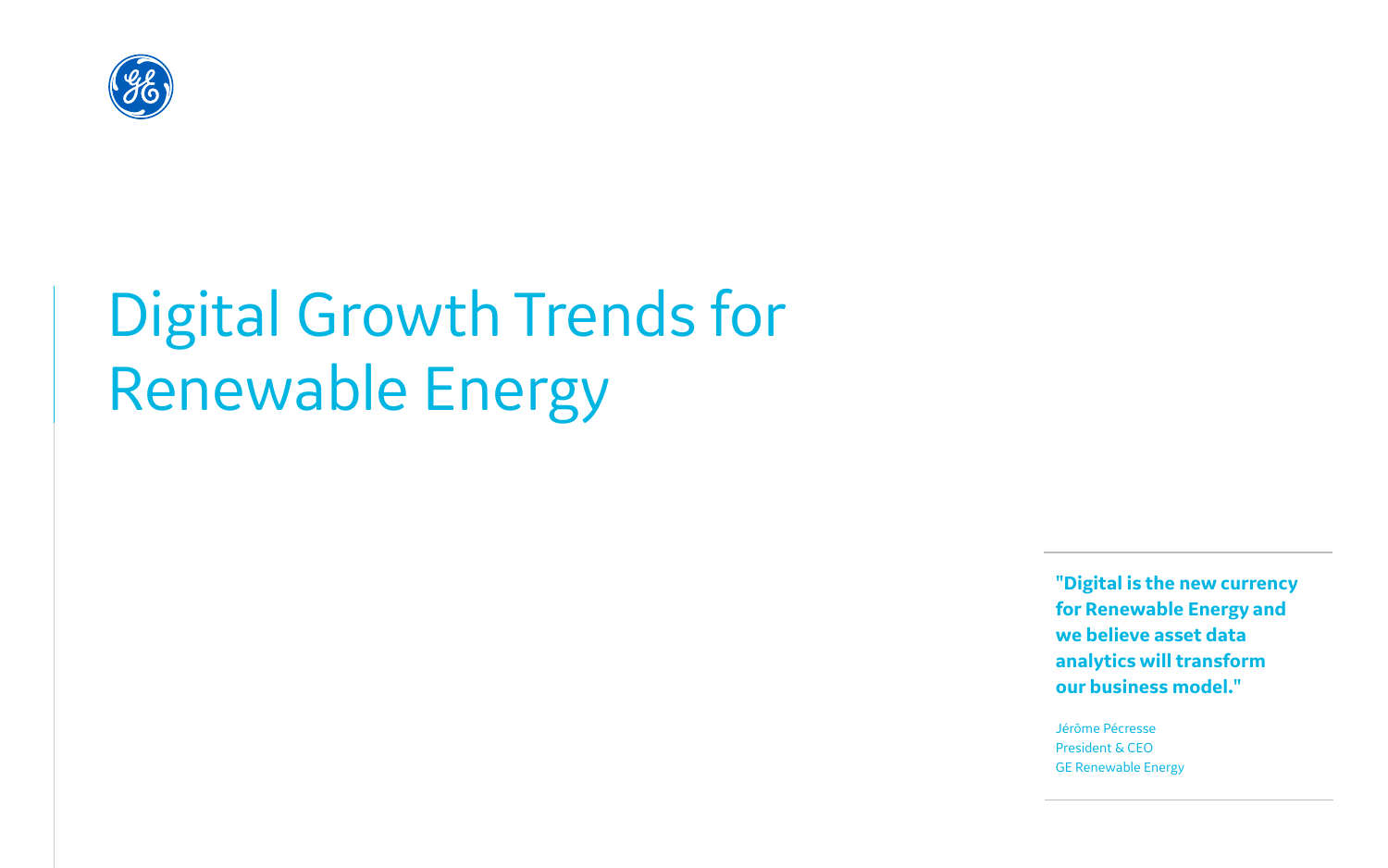# Summary

The renewable energy industry is undergoing a paradigm shift as more utility-scale wind and solar reach grid parity by driving lower cost curves and providing alternative energy options to traditional energy generation sources. Regardless of the political environment, renewables will grow as these resources become economically competitive even in the absence of government subsidies.



Industry leaders must embrace digitization to thrive in this rapidly evolving landscape—as a primary source of value creation and competitive advantage and as a disruptive force reshaping business models—or risk losing their market position to more innovative rivals.

This paper outlines three digital trends driving transformative change that every renewable energy executive should understand and plan for in the year to come.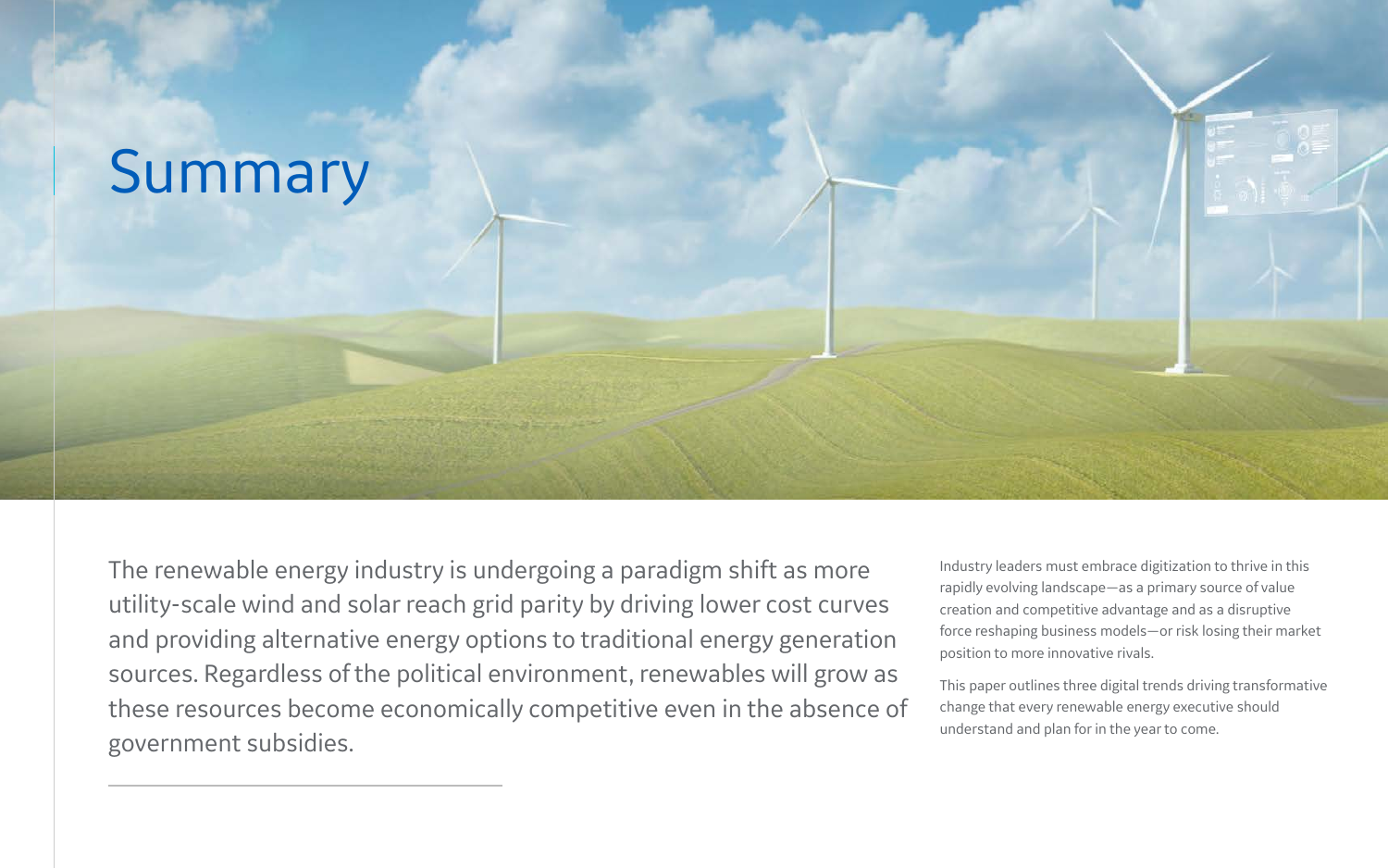# 1. Analytics drives everything

The new wave of dominant technologies—analytics, big data, mobile, cloud, the Internet of Things (IoT), and smart machines —are disrupting every industry. Renewable energy and the Industrial Internet of Things (IIoT) are unusually data intensive even by today's data-rich standards, producing a magnitude of data not always seen by other industries.

For example, there are hundreds of sensors on every wind turbine that produce a stream of thousands of data points every minute. This massive amount of data is analyzed

to drive asset performance intelligence and predictive maintenance, taking into account variables such as market data, maintenance data, and the data streams for an entire wind farm or fleet.

Technology growth in recent years As multiple of starting year (1x)

When advanced analytics are combined with learning algorithms, the insights and prescriptive recommendations that industrial data produces—generate value that can be leveraged for new business opportunities. At GE, we apply artificial intelligence (AI) and machine learning to drive sophisticated decision models to understand our machines with respect to their usage and conditional behavior, and predict potential outcomes with optimization guidance.



Predix, the platform for the Industrial Internet, connects physical and digital worlds so that industrial companies can transform the way they do business. Predix helps develop digital models of physical assets, called digital twins, that combine deep learning algorithms with real-time and historical machine behavior data to enable insights and actions, thus further driving revenue and operational efficiencies. Renewable energy leverages Digital Twin models for wind, hydro, and solar assets and components, along with our suite of Brilliant Manufacturing solutions, to build a smart energy ecosystem.

Recent technology adoption:



*Sources: Bi Intelligence, KPCB, Blockchain.info, NorthBridge Equity Partners, Capgemini*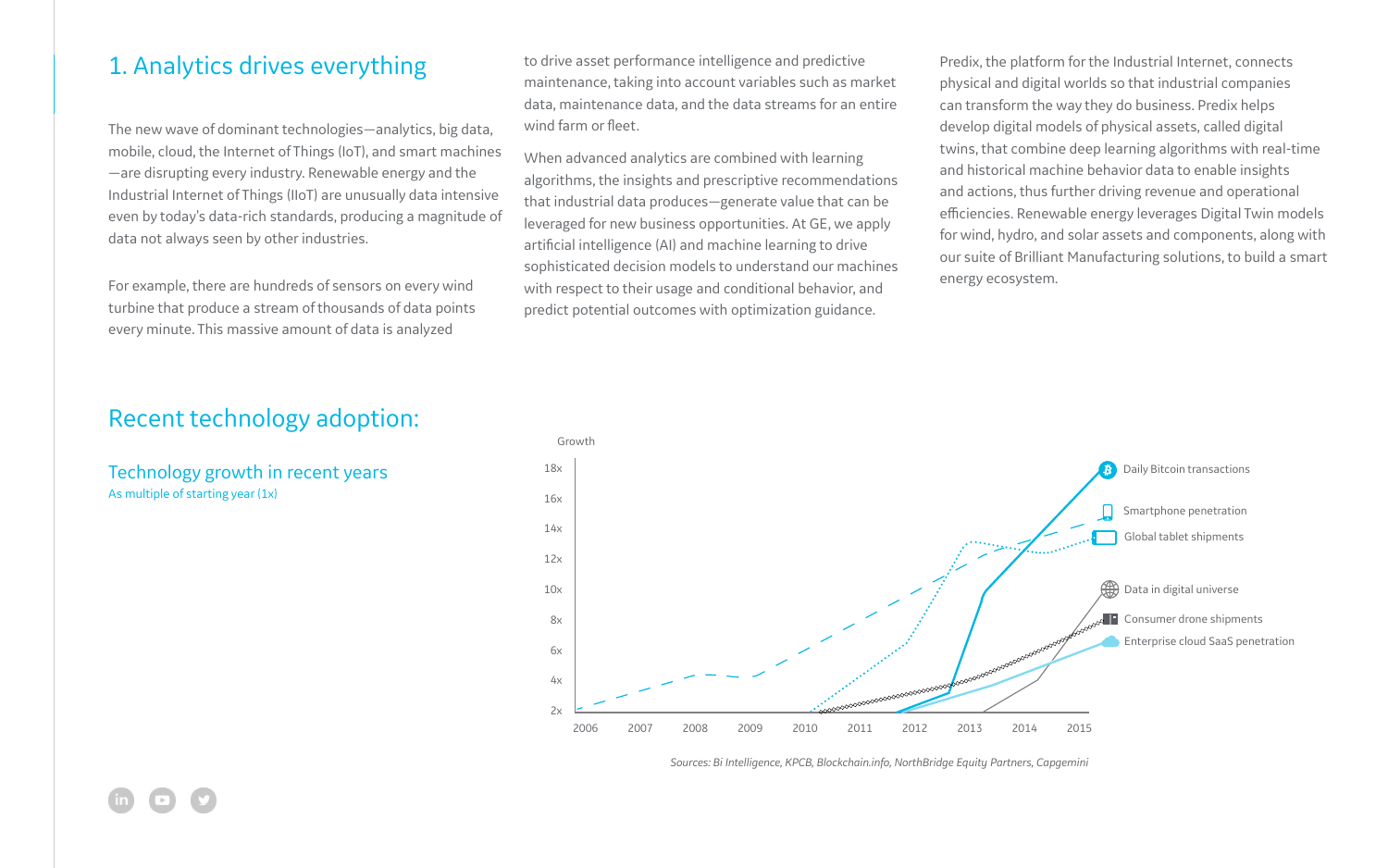# 2. Cloud + edge is the next digital imperative

For a long time, technology has been a wallflower in the power and utility industry. But with the advent of decarbonization and consumerization, the adoption of innovative technologies becomes crucial. Cloud-based technology solutions have disrupted most industries, and companies operating within the electricity value chain are being pressured to embrace the cloud revolution as they consolidate, manage, and analyze volumes of dynamic and time-series machine data generated by renewable energy sources.

With increasing demand for renewable energy coming online, operators are racing to leverage data and analytics to improve energy production, reliability, and availability. The competitive advantage that cloud and edge computing offer will eclipse the limitations of legacy systems integrations. GE's Edge technology brings Predix computations to the asset for realtime machine response, thus driving the highest level of asset optimization.

Key value drivers for cloud and edge computing include:

- **• Performance.** By placing data collection, transmission, and analytics at the edge more intelligent algorithms can be run closer to the machines, resulting in optimized performance.
- **• Speed.** The cloud provides faster time to implementation, innovation, and third-party services and applications.

- 
- 

**• End-to-end security.** Systems are built to be secure from the ground up and to be easily updated.

**• Lower costs.** Avoids capital investments, lowers total cost of ownership (TCO) and has better opportunity costs.

**• Ability to scale.** A cloud service delivery model makes it easy, fast, and reliable to scale.

**• Global visibility.** Data can be aggregated and analyzed across geographies and assets in real-time.

**• Reliability.** Cloud-based microservices mean that any failures are isolated in the cloud unlike monolithic systems with vulnerable and complex dependencies for the entire system.

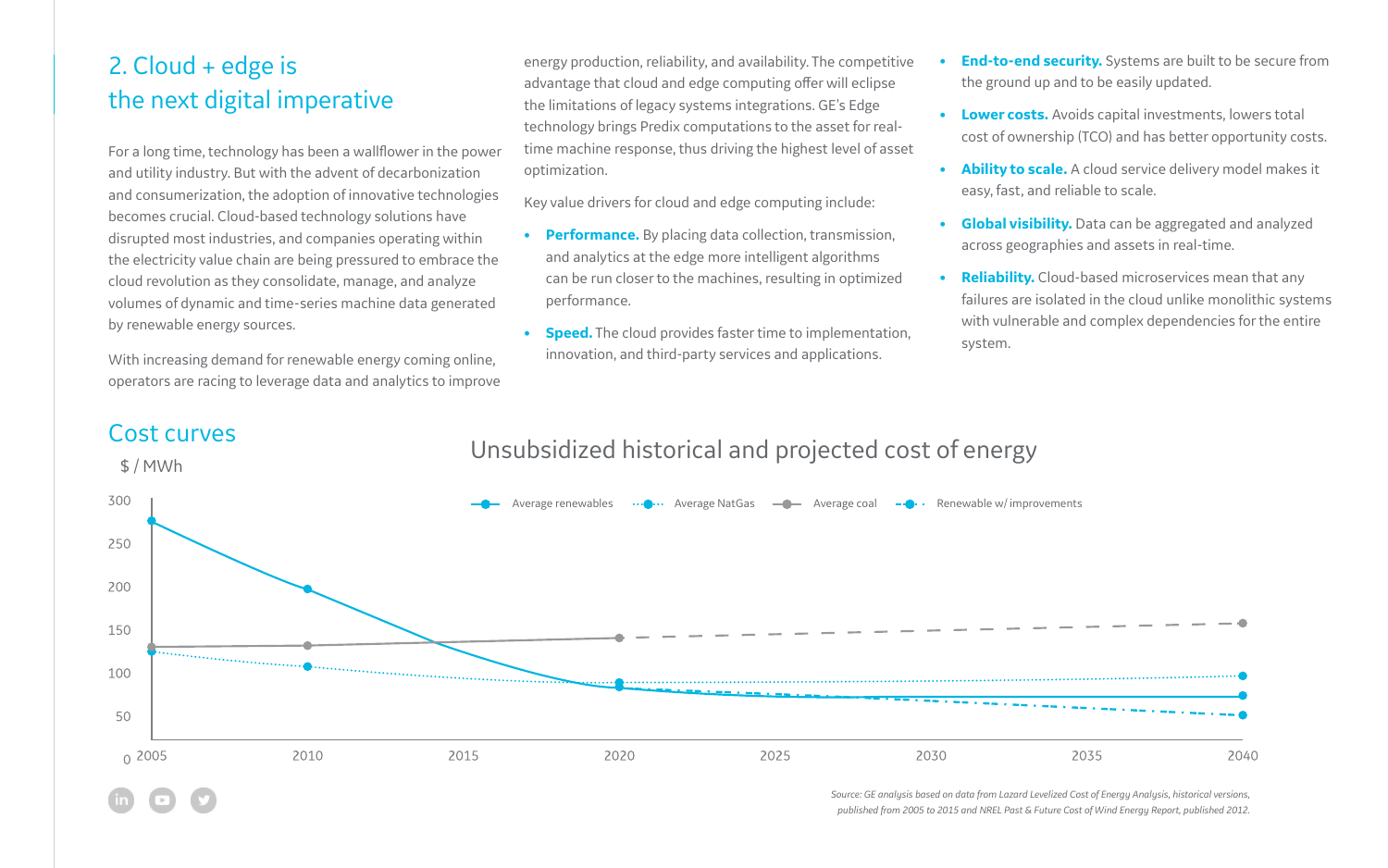# 3. New business models

Renewable energy and digitization are two of the leading catalysts for the transformational change sweeping through the power industry. Together with distributed generation, smart grids, and storage, they are spurring innovation and fueling the rapid rise of innovative business models.

According to recent CEO survey, renewable energy adoption is the biggest threat and opportunity for power and utilities organizations. Currently, the renewable industry is already operating successfully with centralized models (wind, hydro, geothermal, and utility scale solar) and emerging models of distributed generation (community wind and rooftop solar). New business models will revolve around data monetization and outcome-based revenue models.

Digitization is leveraging the power of data and advanced analytics to improve energy production and efficiency while also unleashing latent value. For example, GE's Digital Wind Farm can boost energy production by up to 10% and could help generate an estimated \$5 billion of value for the wind industry.

Data monetization is redefining the power industry by opening up new opportunities, such as platform and shared economy, where digital assets are produced, transacted, and consumed across rapidly expanding ecosystems of technologies, enterprises, developers, and services. The phenomena that started with technology companies like Google, Amazon, and Facebook, will spread to the entire electricity value chain (generation, transmission, distribution, and consumption).

Traditionally, power and utility companies have leveraged CAPEX models to transact with customers. Digital solutions are creating a new outcome-based revenue model for renewable energy, in which the monetization of products and services is realized based upon the additional value that digital solutions provide to customers. This creates a paradigm shift in revenue recognition models and drives a significant upside for sellers and buyers while creating data-driven competitive advantages for early adopters.

At GE , we are exploring new business models that leverage data insights powered by Predix while cocreating innovative digital solutions with our customers. Our Renewable Digital Solutions allows customers and a community of 20,000 developers to co-develop customized applications that address specific industrial challenges. Our platform spurs innovation and encourages collaboration between industry participants working to solve the same or similar problems. This enables the sharing of talent, resources, and knowledge, making it faster and cheaper to innovate and deliver new capabilities.

The renewable energy industry is moving toward digital at a rapid pace. Companies who embrace digital industrial transformation will thrive by generating the greatest value and positioning themselves to not only succeed in a changing industry, but to define it.

*Sources: BNEF, New Climate Economy Values beyond 2013 are estimates*

### Fossil fuels and renewable power generation

Global additional power generation capacity (in GW), 2010 to 2030



*Sources: EIA, LBNL, SEIA/GTM, US Department of Energy. Includes generation from CSP and grid-connected PV; assumes a 25% capacity factor for CSP and an 18% capacity factor for PV*



#### Renewables leading the transition

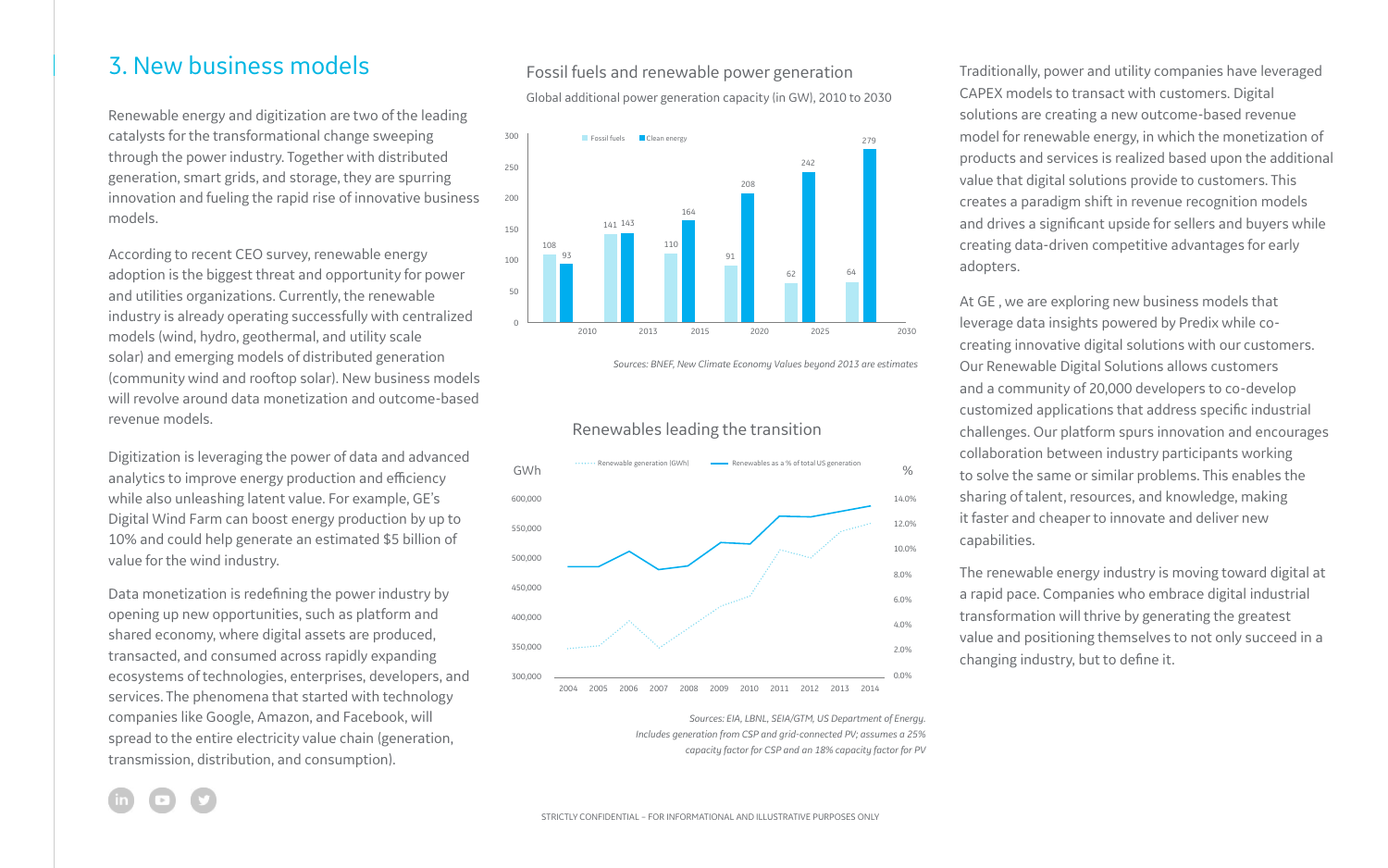# For more information on our Renewable Energy Solutions, please visit [www.renew.ge/digital.](https://www.ge.com/digital/industries/renewable-energy)